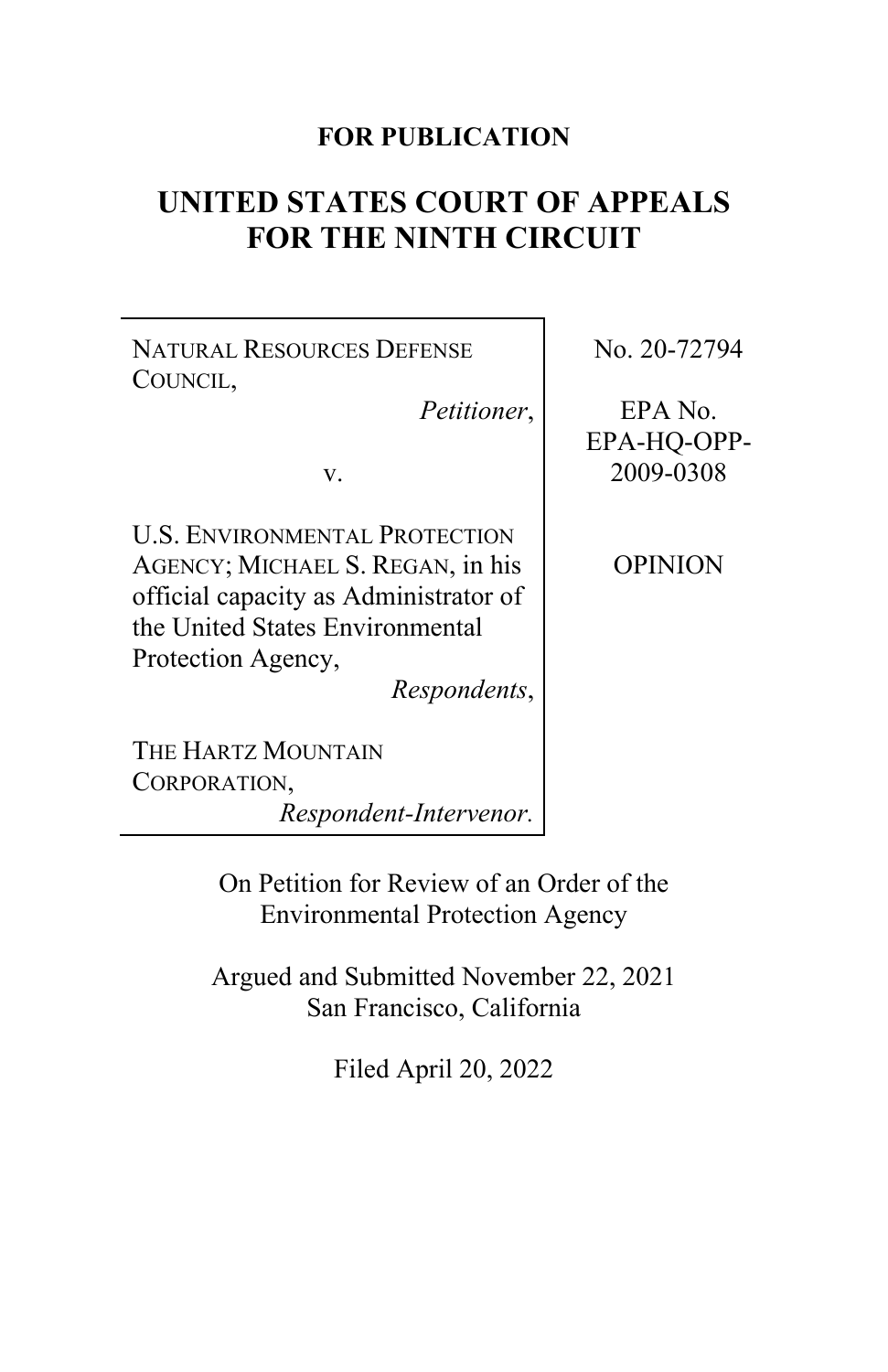Before: Mary H. Murguia, Chief Judge, and R. Guy Cole, Jr.**[\\*](#page-1-0)** and Ronald M. Gould, Circuit Judges.

Opinion by Judge Gould

# **SUMMARY[\\*\\*](#page-1-1)**

#### **Pesticides**

The panel vacated the U.S. Environmental Protection Agency's ("EPA") denial of Natural Resources Defense Council ("NRDC")'s petition to cancel the registration of the pesticide tetrachlorvinphos ("TCVP"), and remanded for a revised EPA response within 120 days.

Under the Federal Insecticide, Fungicide, and Rodenticide Act, pesticides sold in the United States generally must be registered by the EPA. Private parties can petition the EPA to cancel the registration of a pesticide, and the EPA is required to resolve those petitions "within a reasonable time." 5 U.S.C. § 555(b). The EPA last approved the use of TCVP pesticide in pet products in 2006. In 2009, NRDC petitioned the EPA to cancel the registration of TCVP for use in household pet products. After repeated delays, the EPA eventually denied NRDC's petition.

<span id="page-1-0"></span>**<sup>\*</sup>** The Honorable R. Guy Cole, Jr., United States Circuit Judge for the U.S. Court of Appeals for the Sixth Circuit, sitting by designation.

<span id="page-1-1"></span>**<sup>\*\*</sup>** This summary constitutes no part of the opinion of the court. It has been prepared by court staff for the convenience of the reader.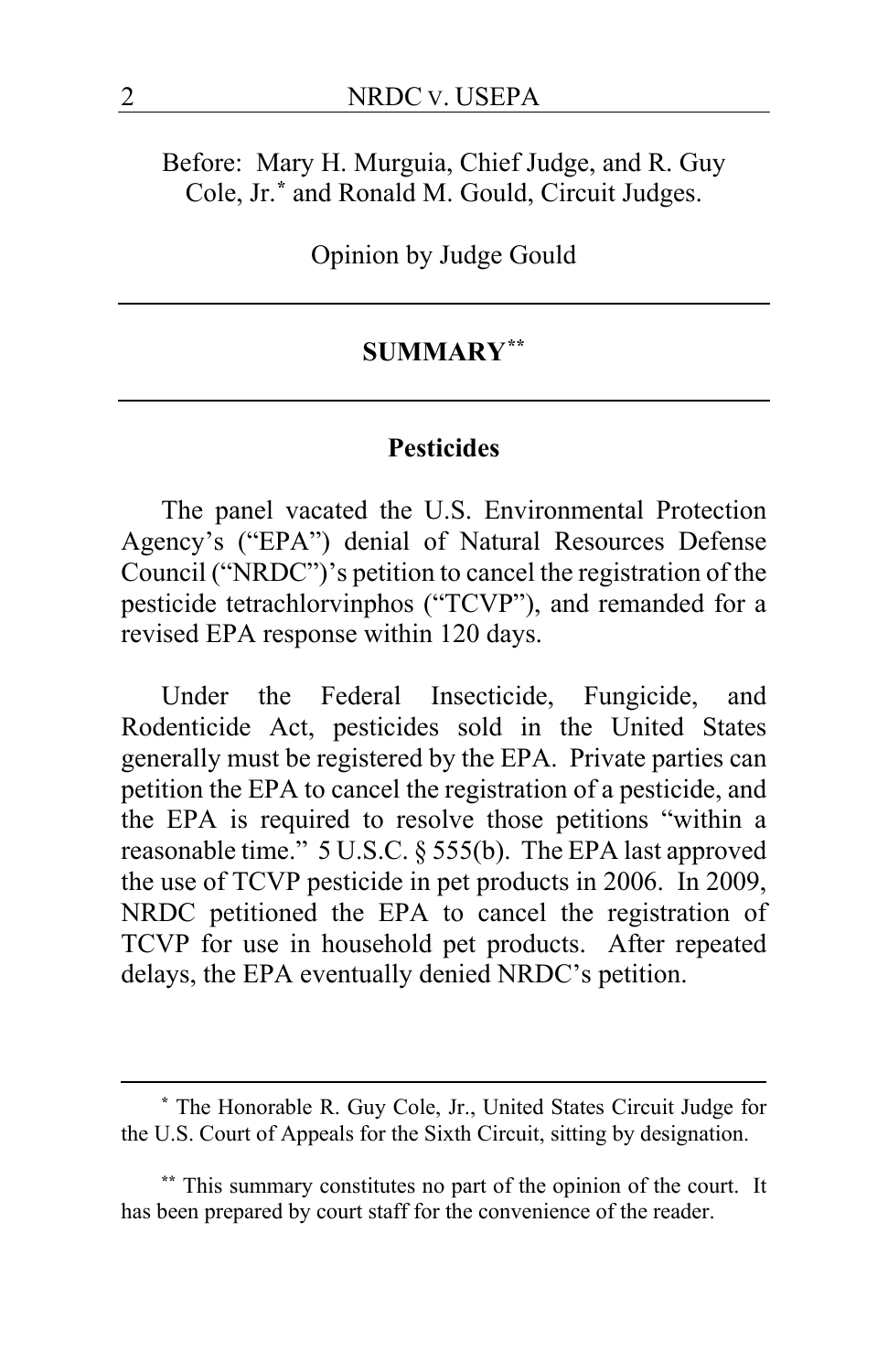The panel held that the EPA's denial of NRDC's petition was not supported by substantial evidence. The EPA failed to provide a reasoned explanation for its denial of NRDC's petition and made several arbitrary calculations. The EPA's errors primarily impacted two calculations central to its denial of NRDC's petition: (1) the amount of TCVP dust released by the pet collars, and (2) the assumption that pet owners will trim the collars by at least 20%. The EPA without any explanation rejected a central finding of a study – the Torison Study – that it repeatedly stated was a key to its determination. In its brief before this court, the EPA for the first time gave a justification for its decision to reject the Torison Study's finding that 97.2% of the dust released from the collars comprises TCVP. The panel held that it could only uphold agency action based on the reasons the agency gave for its decision. The panel held further that the EPA's assumption that only 14.6% of the dust released from the collars was TCVP – instead of the Torison Study's measurement of 97.2% – was also troubling on the merits. The panel held that it would not defer to the EPA's highly inaccurate calculation that pet owners will trim pet collars by 20% when fitting the collar onto a pet's neck. The panel concluded that it was apparent that the EPA's denial of NRDC's petition was simply not supported by substantial evidence when considered on the record as a whole.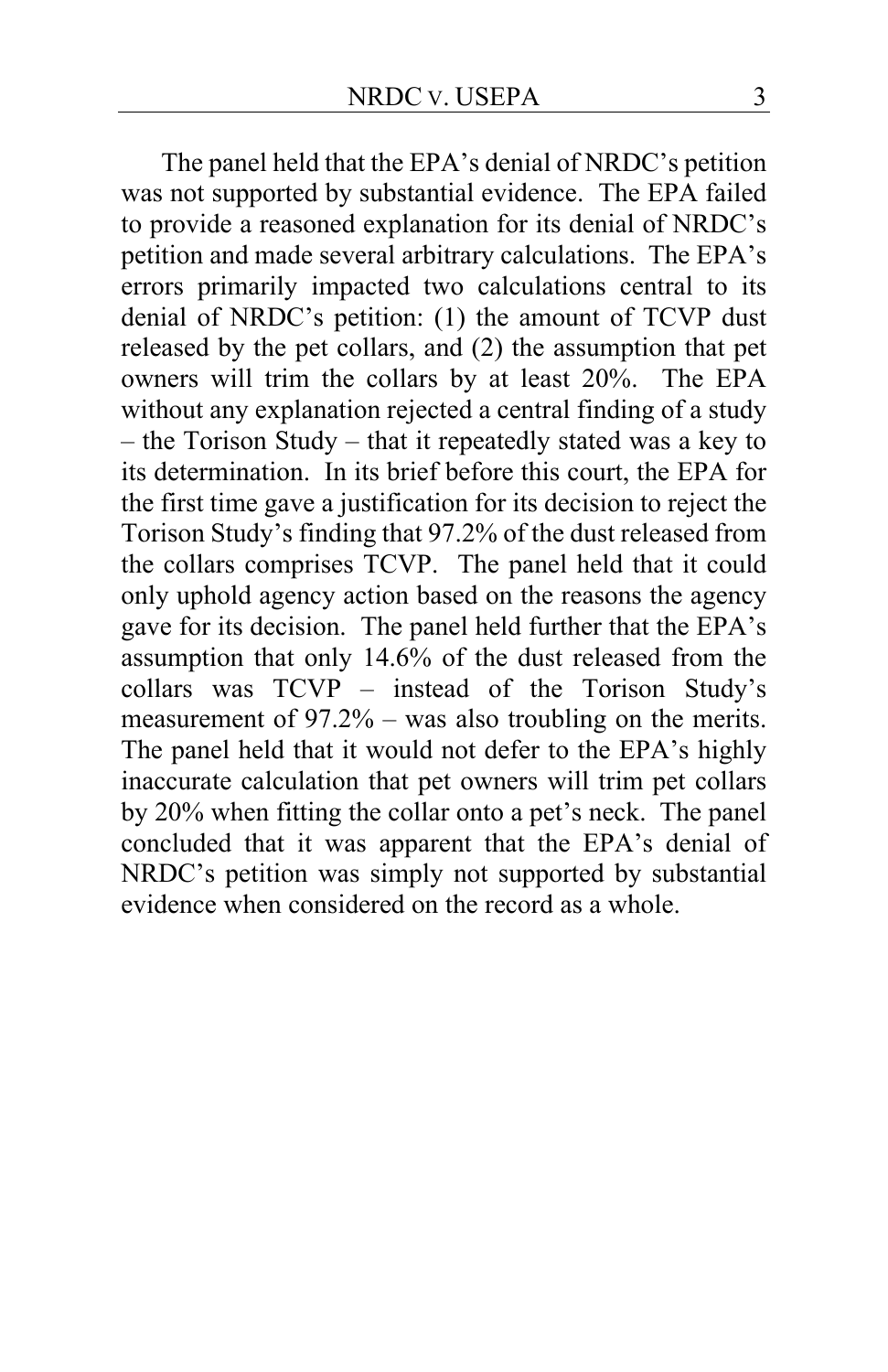## **COUNSEL**

Peter J. DeMarco (argued) and Aaron Colangelo, Natural Resources Defense Council, Washington, D.C.; Ian Fein, Natural Resources Defense Council, San Francisco, California; for Petitioner.

Gus Maxwell (argued), Attorney; Jean E. Williams, Acting Assistant Attorney General; Environment and Natural Resources Section, United States Department of Justice, Washington, D.C.; Benjamin Wakefield and Erin Koch, Attorneys, United States Environmental Protection Agency, Washington, D.C.; for Respondents.

Amanda Shafer Berman (argued), Kirsten L. Nathanson, and Michael Boucher, Crowell & Moring LLP, Washington, D.C., for Respondent-Intervenor.

#### **OPINION**

GOULD, Circuit Judge:

The Natural Resources Defense Council ("NRDC") again asks us to intervene in its thirteen-year dispute with the Environmental Protection Agency ("EPA") regarding whether EPA is fulfilling its statutory duty to properly assess the risks of the pesticide tetrachlorvinphos ("TCVP"). After we granted NRDC's writ of mandamus in April 2020, which required EPA to issue a final response to NRDC within 90 days, EPA denied NRDC's petition to cancel the registration of TCVP. NRDC now argues that EPA erred when it denied the petition because EPA failed to provide an adequate explanation for its decision and relied on several mistaken calculations. Because EPA's denial of NRDC's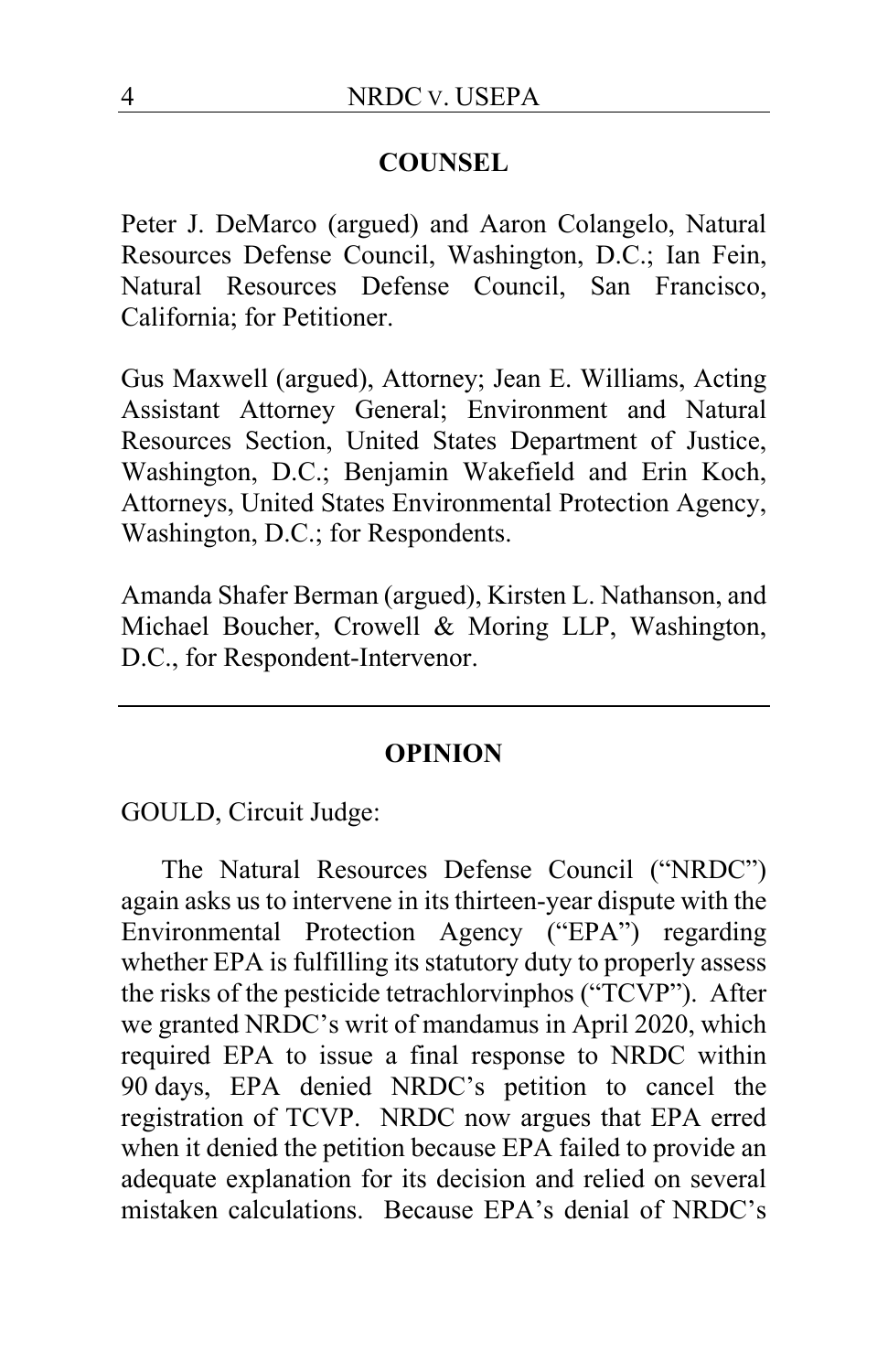petition lacks substantial evidence, we vacate EPA's denial and remand for a revised EPA response within 120 days.

#### **I. BACKGROUND**

Under the Federal Insecticide, Fungicide, and Rodenticide Act, pesticides sold in the United States generally must be registered by EPA. *See* 7 U.S.C. § 136a(a). Private parties can petition EPA to cancel the registration of a pesticide. 40 C.F.R. § 154.10. EPA is required to resolve those petitions "within a reasonable time." 5 U.S.C. § 555(b).

EPA last approved the use of TCVP pesticide in pet products in 2006. In 2009, NRDC petitioned EPA to cancel the registration of TCVP for use in household pet products. TCVP is a type of organophosphate pesticide. Organophosphates "were developed from nerve warfare agents used during World War II" and "pose recognized dangers to the neurodevelopment of children, causing reduced cognitive capacity, delays in motor development, and behavioral problems." *In re Nat. Res. Def. Council, Inc.* (*NRDC 2020*), 956 F.3d 1134, 1136 (9th Cir. 2020). Of concern here, TCVP is used in pet collars to prevent fleas and ticks, and TCVP can be transferred to humans who come into contact with pets wearing these collars. TCVP pet collars are designed to release TCVP gradually onto pet fur in either liquid or dust form. NRDC is concerned that TCVP dust, which is more easily transferred to humans through contact with pets than TCVP liquid, poses a particular risk to young children who are more likely to put their hands in their mouths and ingest TCVP after petting an animal wearing a TCVP collar. Hartz Mountain Corporation ("Hartz") manufactures pet collars containing TCVP, and EPA estimates that collars using alternative pesticides cost five to six dollars more a month.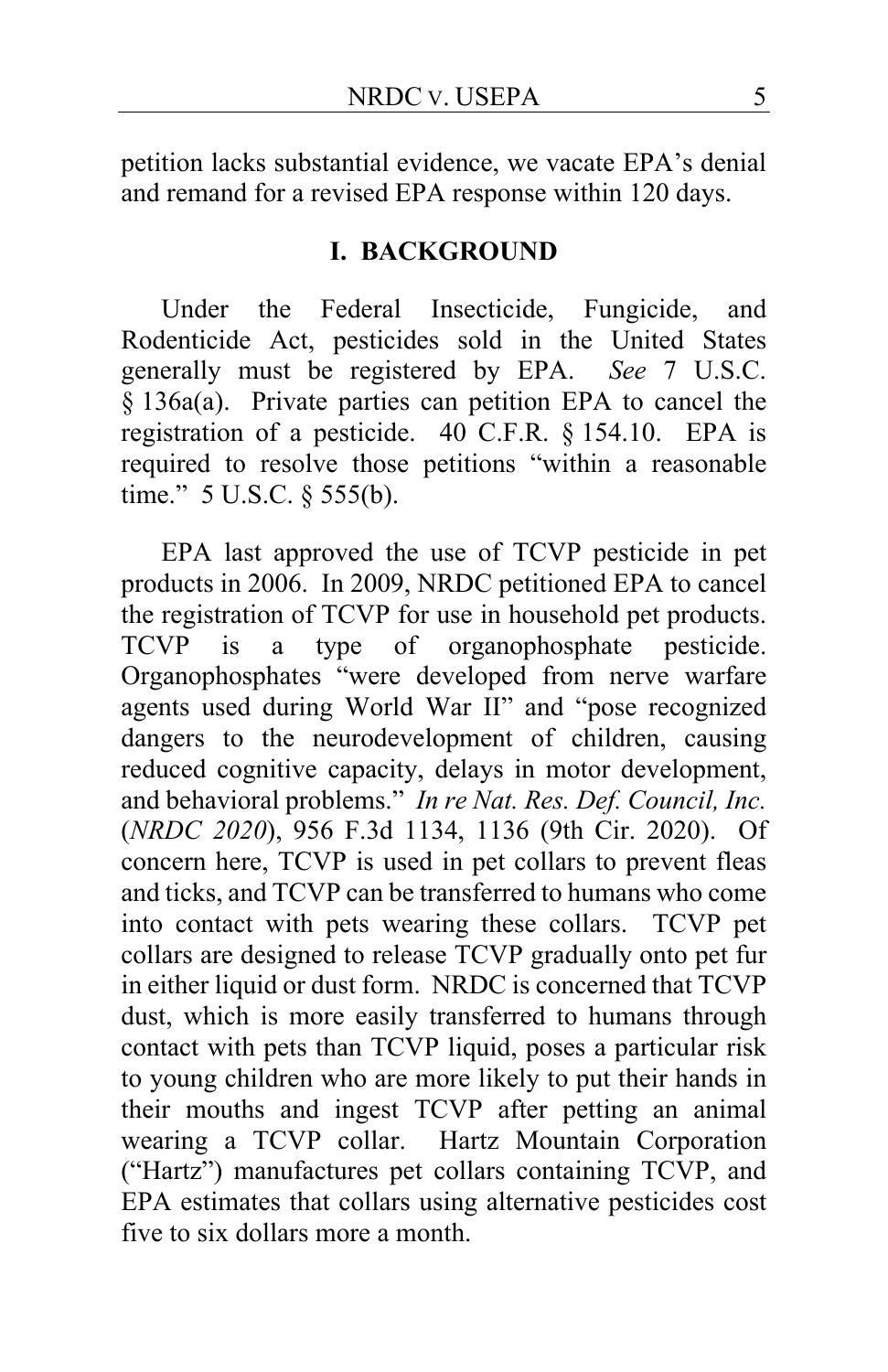After filing its petition in 2009, NRDC waited five years for a response from EPA until it sought a writ of mandamus to compel EPA's answer in 2014. In November 2014, EPA denied NRDC's petition. NRDC then challenged the denial of its petition in this Court as unlawful. A few months later, EPA filed a motion for voluntary remand because it was completing a new risk assessment that could change its position regarding NRDC's petition. EPA repeatedly represented that it "intend[ed] to issue a revised response to NRDC's petition within 90 days after finalizing the [revised] risk assessment." *Id.* at 1137. Over NRDC's objections, we remanded without a deadline in June 2016. *See* Order, *Nat. Res. Def. Council v. U.S. EPA*, No. 15-70025, ECF No. 30 (June 9, 2016.

In December 2016, EPA issued a revised risk assessment, which found that TCVP exposure could lead to health risks for young children (the "2016 Risk Assessment"). The 2016 Risk Assessment "recognized that children could be exposed to TCVP through contact with pets using TCVP products and that such exposure posed considerable risks to their health." *NRDC 2020*, 956 F.3d at 1137. The 2016 Risk Assessment found risks of concern for children "regardless of the ratio of liquid/dust assumed." EPA represented that it would reply to NRDC's petition within 90 days and issued a press release stating that it had "identified potential risks to people, including children, . . . which exceed the Agency's level of concern." *Id.* at 1142.

EPA, however, did not issue a response to NRDC's petition within 90 days. Instead, two years after EPA's selfimposed deadline, NRDC sought a second writ of mandamus from us to compel EPA to issue a final response to its petition filed a decade earlier. EPA defended its delay by stating that it needed additional data from Hartz, specifically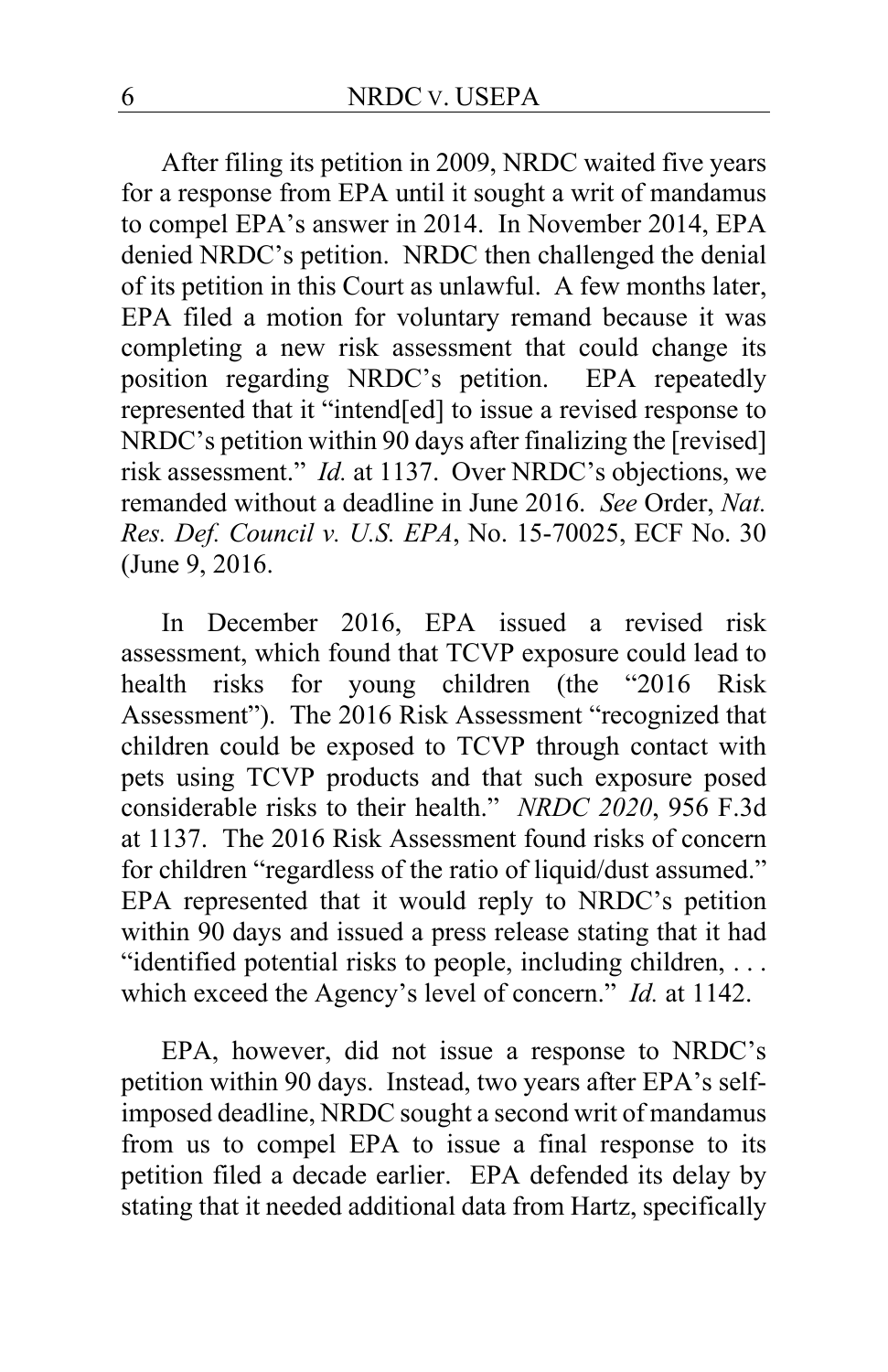the results of a torsion study, which EPA had originally requested in 2017. Five days after NRDC filed its second request for a writ of mandamus, EPA for the first time compelled Hartz to perform the torsion study (the "Torsion Study"), which was completed in August 2019.

In April 2020, we granted NRDC's second petition for a writ of mandamus. We reprimanded EPA, stating

> [T]he EPA's years-long delay on this critical matter of public health has been nothing short of egregious. For more than a decade, the EPA has frustrated NRDC's ability to seek judicial review by withholding final agency action, all the while endangering the wellbeing of millions of children and ignoring its core mission of protecting human health and the environment.

*Id.* at 1142–43 (internal citation omitted). We "order[ed] the EPA to issue a full and final response to" NRDC within 90 days. *Id.* at 1143. Exactly 90 days after our ruling, EPA again denied NRDC's petition.

EPA based its denial on a revised risk assessment (the "2020 Risk Assessment") dated one day before it denied NRDC's petition. The 2020 Risk Assessment concluded that all seven TCVP pet collars of Hartz then on the market were unacceptably dangerous to human health because they had a margin of exposure surpassing the threshold of unacceptable risk, known as the Level of Concern ("LOC"). In response, Hartz requested voluntary cancellation of one of its feline collars and mitigated the exposure of TCVP on its six remaining collars by amending their instructions, reducing the amount of TCVP in the collars, and implementing other design changes. With these changes,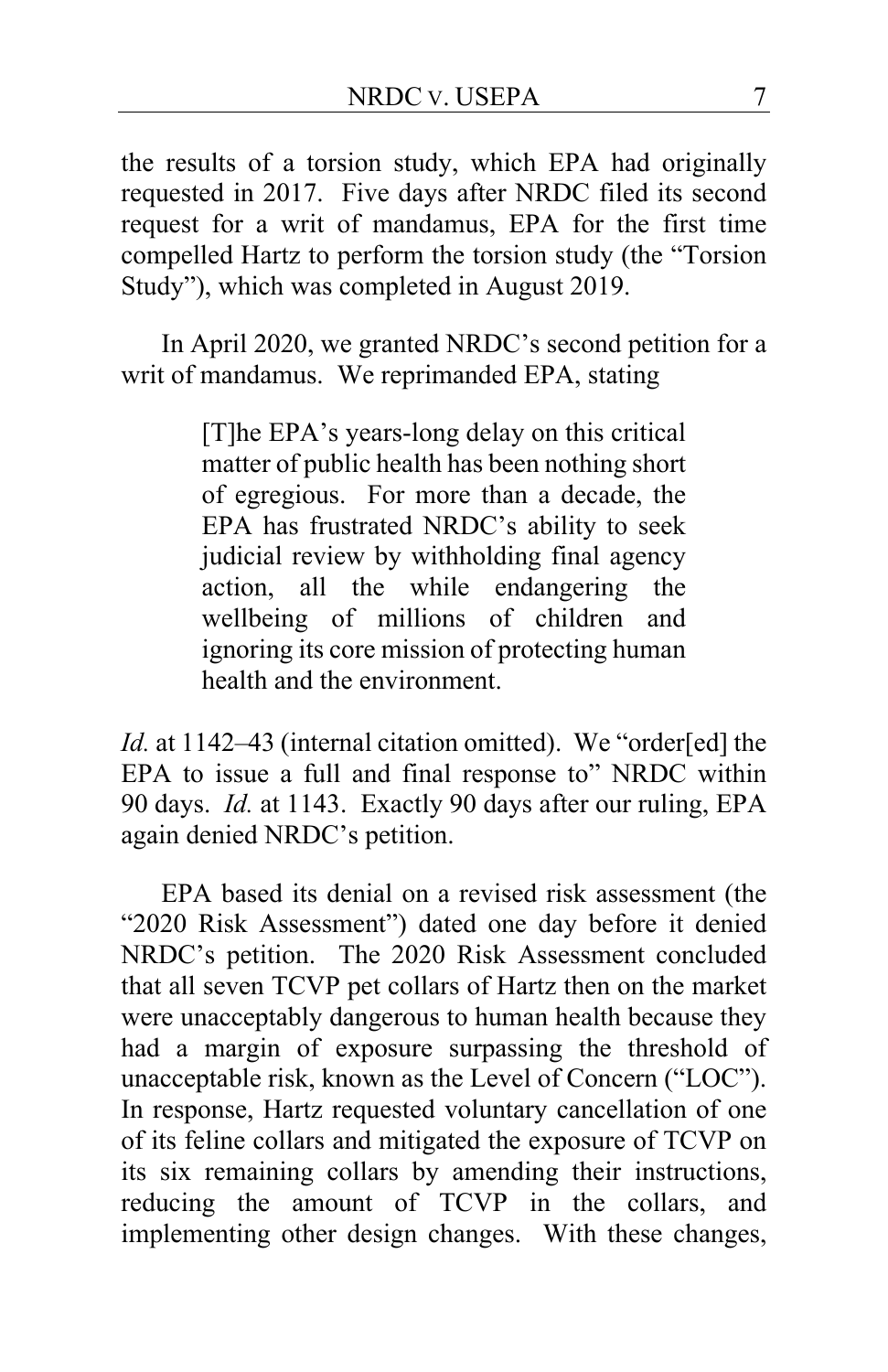EPA determined that Hartz's remaining and modified pet collars did not exceed the LOC and therefore denied NRDC's petition. After Hartz's modifications, TCVP comprised roughly 14.6% of the remaining collars' weight.

EPA's denial of NRDC's petition relied heavily on two studies completed by Hartz. First, it relied on the Torsion Study, which in part determined that: (1) 0.38% of the pet collars' total mass would be released as dust; (2) approximately 97.2% of the dust released from the collars consisted of TCVP; and (3) an average of 1.1% of the TCVP in the collars was released as dust before any twisting. Second, EPA relied on Hartz's Normal Wear Study, which measured the amount of TCVP and non-pesticides released by the collars after they were worn by dogs for between one and twenty-one days. Researchers wiped the collars after each period of use, and then measured the amount of released TCVP dust. In the Normal Wear Study, 4% of the collars' total observed weight loss was measured as TCVP after three days.

NRDC timely challenged EPA's denial of its petition.

### **II. STANDARD OF REVIEW**

We review the denial of NRDC's petition for "substantial evidence when considered on the record as a whole." 7 U.S.C. § 136n(b). Substantial evidence is "more than a mere scintilla but less than a preponderance; it is such relevant evidence as a reasonable mind might accept as adequate to support a conclusion." *Nat. Res. Def. Council v. U.S. EPA* (*NRDC 2013*), 735 F.3d 873, 877 (9th Cir. 2013) (quoting *Vasquez v. Astrue*, 572 F.3d 586, 591 (9th Cir. 1989)).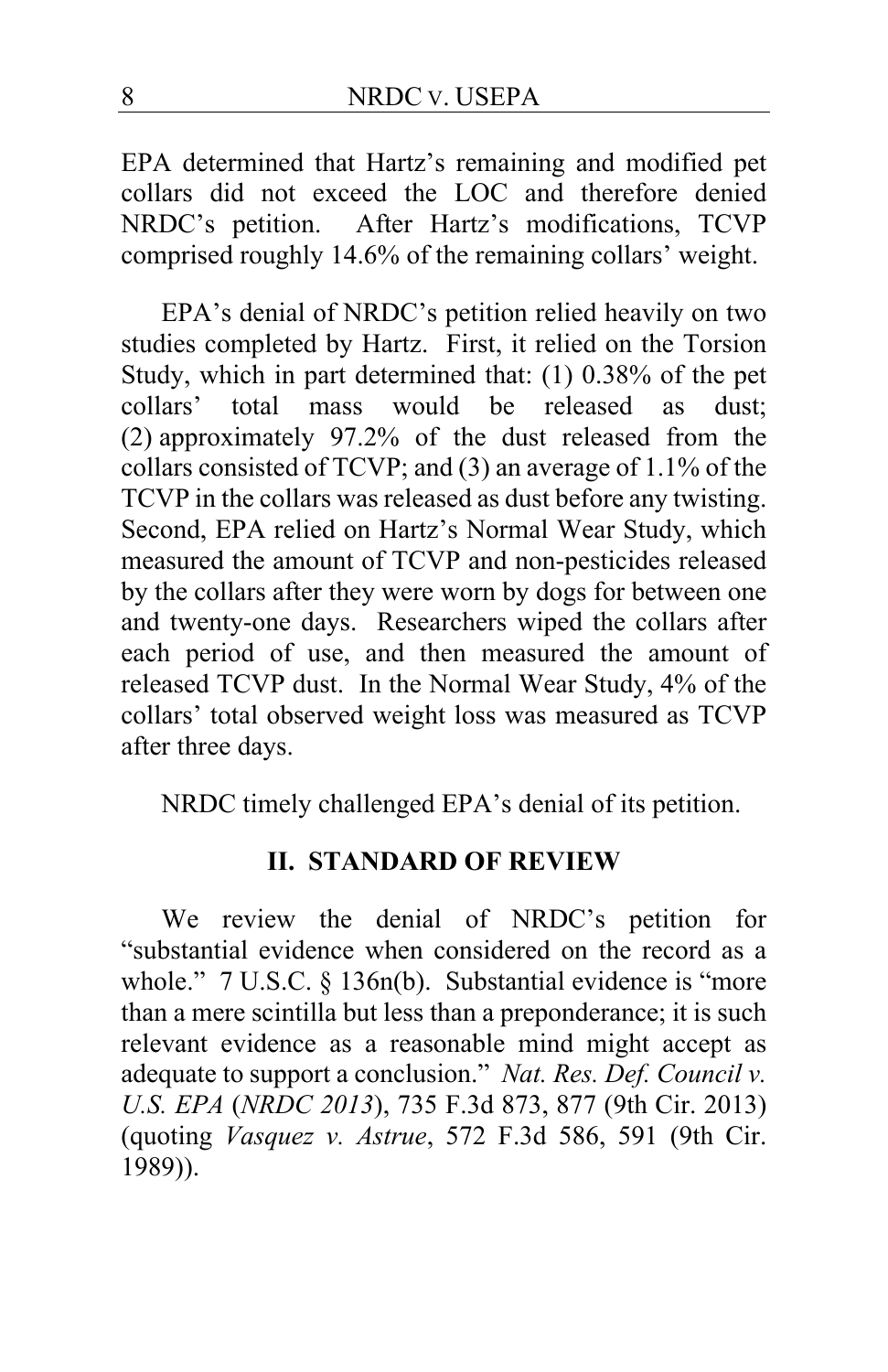#### **III. DISCUSSION**

#### **a. Legal Standard**

"It is well-established that an agency's action must be upheld, if at all, on the basis articulated by the agency itself." *Id.* at 877 (quoting *Motor Vehicle Mfrs. Ass'n of the U.S., Inc. v. State Farm Mut. Auto. Ins. Co.,* 463 U.S. 29, 50 (1983)). Courts do not "accept appellate counsel's post-hoc rationalizations for agency action." *Nat. Res. Def. Council v. U.S. EPA* (*NRDC 2017*), 857 F.3d 1030, 1040 (9th Cir. 2017) (quoting *Hernandez-Cruz v. Holder*, 651 F.3d 1094, 1109 (9th Cir. 2011)). "If the agency did not meet its burden, we 'should not attempt . . . to make up for such deficiencies' and 'may not supply a reasoned basis for the agency's action that the agency itself has not given.'" *Ctr. for Biological Diversity v. Haaland*, 998 F.3d 1061, 1067 (9th Cir. 2021) (quoting *State Farm*, 463 U.S. at 43).

Administrative law does not require agency perfection. The agency's decision, even if of "less than ideal clarity," will be upheld "if the agency's path may reasonably be discerned." *State Farm*, 463 U.S. at 43. It is fundamental that the agency must have "considered the relevant factors and articulated a rational connection between the facts found and the choices made." *Ctr. for Biological Diversity*, 998 F.3d at 1067 (quoting *Alaska Oil & Gas Ass'n v. Pritzker*, 840 F.3d 671, 675 (9th Cir. 2016)). "Unsubstantiated" or "bare assumptions" will not be credited. *NRDC 2017*, 857 F.3d at 1038, 1042; *see also Nat'l Parks Conservation Ass'n v. U.S. EPA*, 788 F.3d 1134, 1143 (9th Cir. 2015) ("[U]nexplained assertions . . . unsupported by any explained reasoning" were "arbitrary and capricious"); *Greater Yellowstone Coal., Inc. v. Servheen*, 665 F.3d 1015, 1020 (9th Cir. 2011) (requiring agency to "articulate a rational connection between the data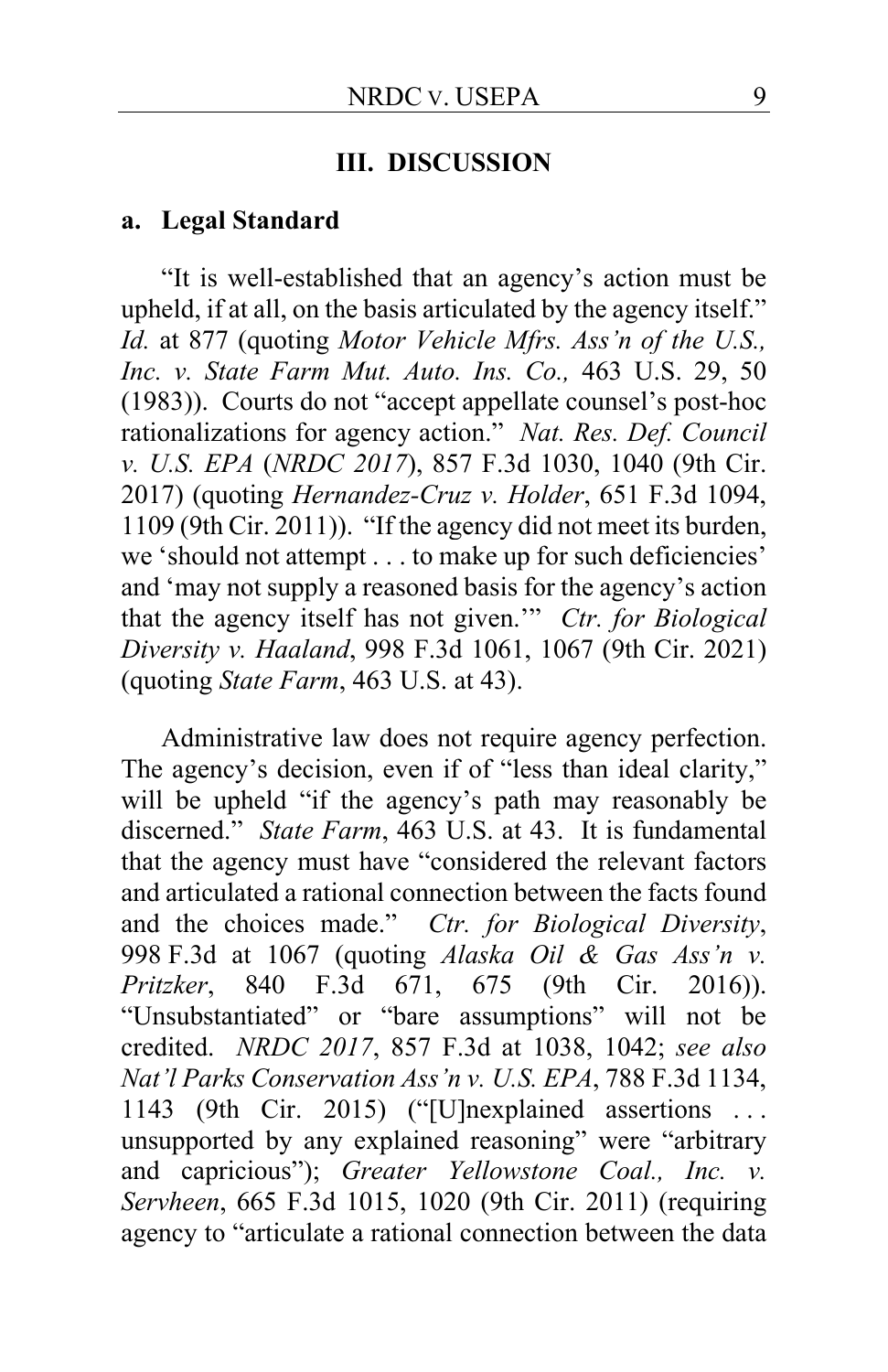in the record and its determination"). Conversely, a "mere[] . . . reasonable basis for disagreement" about the evidence will not disturb an agency's otherwise reasonable findings. *NRDC 2013*, 735 F.3d at 880; *see also ASARCO, Inc. v. Occupational Safety & Health Admin.*, 746 F.2d 483, 490 (9th Cir. 1984).

Courts give special deference to agency interpretations of scientific issues. *NRDC 2017*, 857 F.3d at 1036 (internal citation omitted) ("When, as in this case, the agency is making predictions, within its area of special expertise, at the frontiers of science . . . a reviewing court must generally be at its most deferential."); *United States v. Alpine Land & Reservoir Co.*, 887 F.2d 207, 213 (9th Cir. 1989). Even so, we do not credit "arbitrary and highly inaccurate calculations." *Trs. of Cal. State Univ. v. Riley*, 74 F.3d 960, 967 (9th Cir. 1996), *as amended* (Feb. 20, 1996).

# **b. Substantial evidence does not support EPA's denial of NRDC's Petition**

For the following reasons, we conclude that EPA's denial of NRDC's petition is not supported by substantial evidence. EPA failed to provide a reasoned explanation for its denial of NRDC's petition and made several arbitrary calculations. EPA's errors primarily impact two calculations central to its denial of NRDC's petition: (1) the amount of TCVP dust released by the collars, and (2) the assumption that pet owners will trim the collars by at least 20%. Further, we cannot consider EPA's post-hoc rationalizations, which themselves suffer from numerous flaws.

### **i. The amount of TCVP dust released by the collars**

When calculating the amount of TCVP dust released by Hartz's pet collars, EPA relied on only some of the Torsion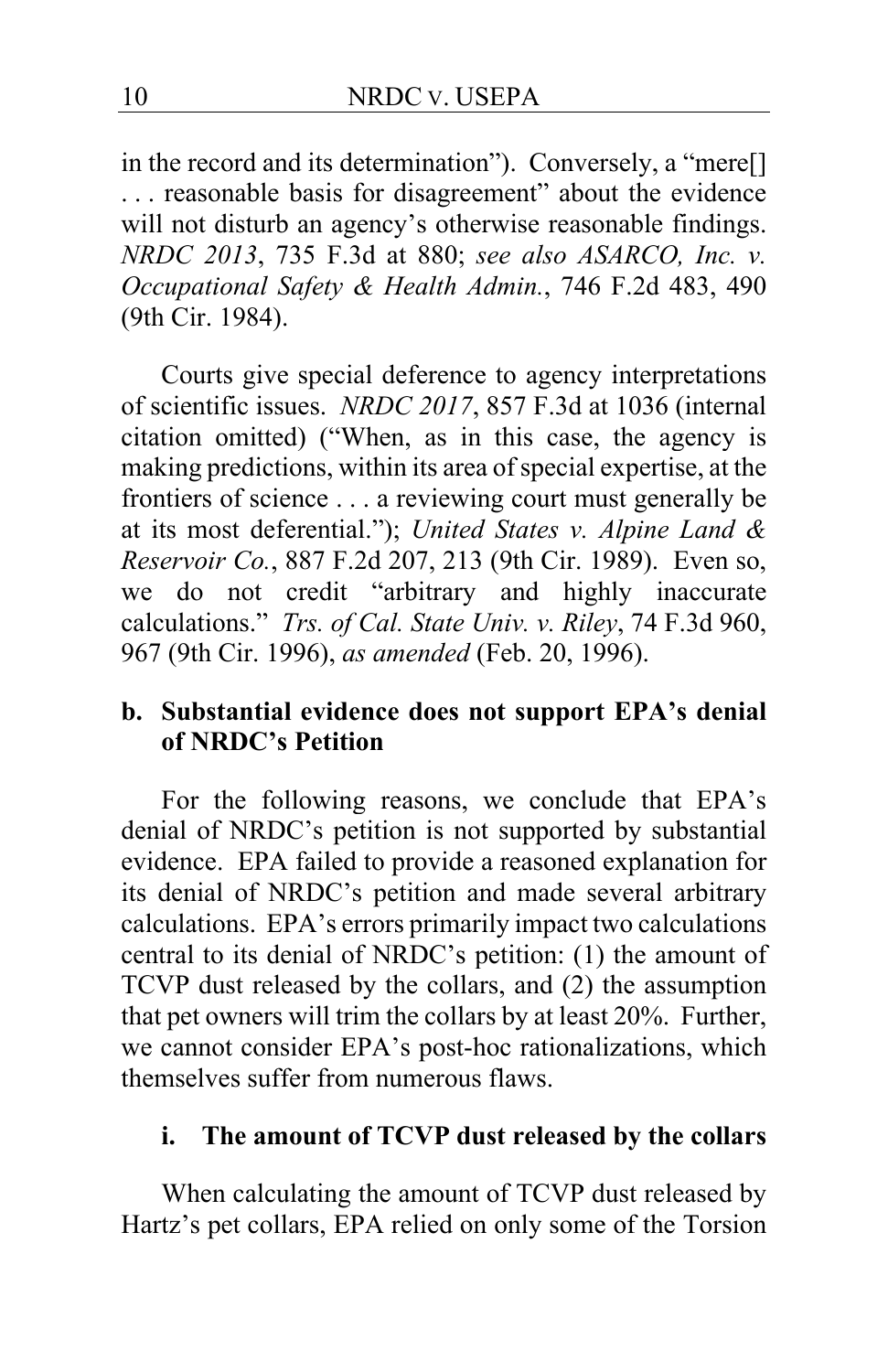Study's findings. In particular, EPA accepted the Torsion Study's finding that 0.38% of the collars' total weight was released as dust (and the rest released as liquid). However, EPA did not use one of the Torsion Study's other main findings: that about 97.2% of the dust released from the collars consisted of TCVP. Instead, EPA assumed that the dust lost by the collars contained only 14.6% TCVP—an amount equivalent to the percent of TCVP in the collars as a whole. This second assumption, which directly contradicted the results of the Torsion Study and was unexplained, had the effect of significantly lowering EPA's estimate of how much TCVP dust was released by the collars.

EPA's selective use of the Torsion Study is problematic for several reasons. Before its denial of NRDC's petition including in its briefing to us—EPA repeatedly emphasized the importance of the Torsion Study, variously referring to it as the "best means," the "optimal method," and "most promising solution" for determining the physical form of the TCVP released from the collars.<sup>[1](#page-10-0)</sup> In assessing the study, EPA further noted that "the purpose of the [Torsion Study] was to measure the amount of solids (dust/powder) released from a flea and tick collar and the active ingredient content

<span id="page-10-0"></span>**<sup>1</sup>** *See* EPA's Opp. to NRDC Pet. for a Writ of Mandamus, *NRDC v. U.S. EPA*, No. 19-71324, ECF No. 13 (Sept. 9, 2019), 15 ("EPA has concluded that the best means of determining the form of TCVP released from the collars is through a mechanical torsion study where the collar is twisted and stretched repeatedly to exaggerate the movement of the collar against the animal."), 16 ("[T]he Agency continues to believe that a mechanical torsion study is needed."), 20 ("[T]he Agency has determined that the optimal method for reducing the uncertainty relating to the physical form of TCVP is to require the registrant to conduct a composition study in the form of a mechanical torsion test."), Reaves Decl. ¶ 23 ("EPA has determined that the most promising solution for identifying the physical form of TCVP released from each pet collar is to require the registrant to conduct . . . a mechanical torsion study.").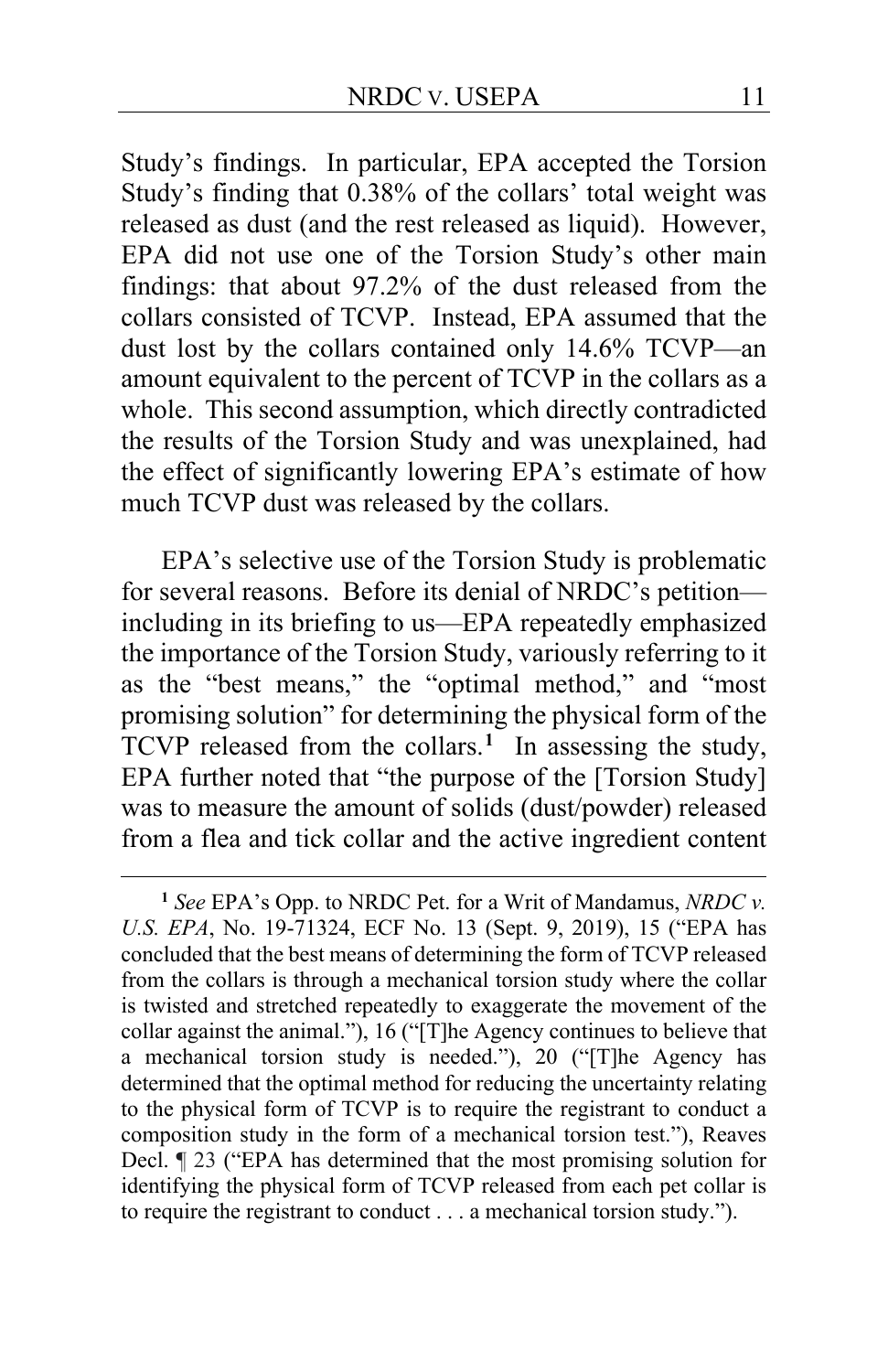of the released solids when the collar is exposed to mechanical torsion and stress." However, in sharp contrast to its earlier statements, in its denial of NRDC's petition and in the 2020 Risk Assessment, EPA provides no explanation for why it rejected the Torsion Study's calculation of TCVP dust released from the collars. This is despite its earlier statements that the Torsion Study was the best method for measuring the form of TCVP released by the collars. Without any explanation, EPA's rejection of a central finding of a study it repeatedly stated was key to its determination is troubling. *See NRDC 2013*, 735 F.3d at 877.

In its brief, EPA for the first time gives a justification for its decision to reject the Torsion Study's finding that 97.2% of the dust released from the collars comprises TCVP. EPA now claims that it rejected this measurement because the Torsion Study used "exaggerated twisting conditions . . . [which] likely overrepresented the amount of [TCVP] in dust extruded from the collars in normal use on pets." Even assuming EPA's current rationale withstands scrutiny, it is simply not contained in its denial of NRDC's petition or in its 2020 Risk Assessment. The law is clear that we can only uphold agency action based on the reasons the agency gave for its decision. *See SEC v. Chenery Corp.*, 332 U.S. 194, 196 (1947) ("[A] reviewing court, in dealing with a determination or judgment which an administrative agency alone is authorized to make, must judge the propriety of such action solely by the grounds invoked by the agency."); *Fed. Power Comm'n v. Texaco Inc.*, 417 U.S. 380, 397 (1974).

Further casting doubt on its position, EPA's brief repeatedly argues that the Normal Wear Study provided more reliable information about the amount of TCVP dust that would be shed by the collars, citing this study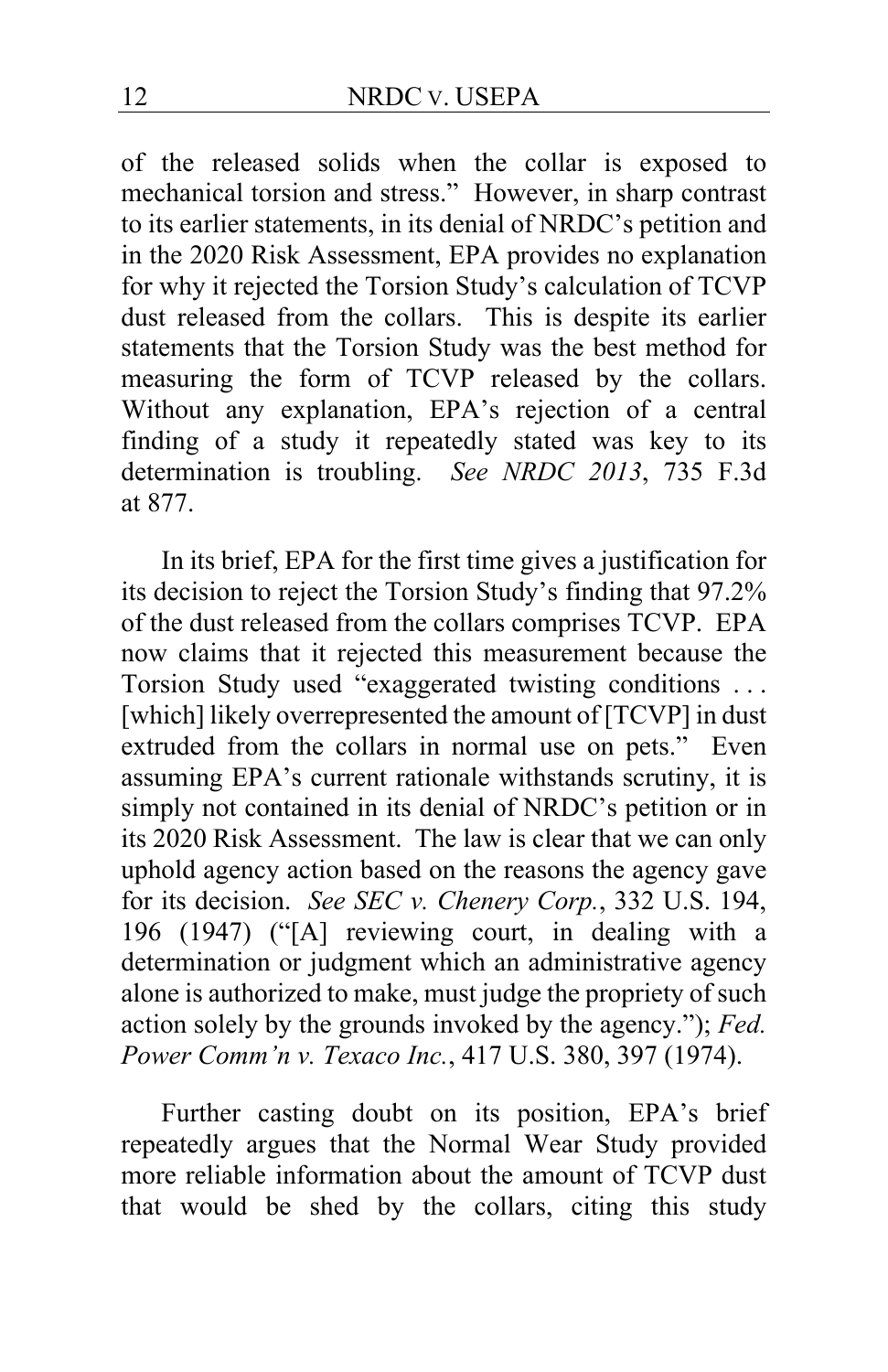approximately 20 times. Again, though, EPA's reliance on the Normal Wear Study is new to its briefing: EPA only cited the Normal Wear Study once (as part of a string cite in a footnote with no explanation) in its petition denial and 2020 Risk Assessment. EPA's newly-discovered explanations appear to be "post-hoc rationalizations" that cannot support a finding of substantial evidence. *See NRDC 2017*, 857 F.3d at 1040 (quoting *Hernandez-Cruz*, 651 F.3d at 1109).

EPA's assumption that only 14.6% of the dust released from the collars is TCVP—instead of the Torsion Study's measurement of 97.2%—is also troubling on the merits for several reasons. First, EPA ignored obvious evidence suggesting its assumption is an underestimate. The TCVP in the collar is specifically designed to be released; other parts of the collar, like the plastic buckle, are unlikely to release dust. So, it seems reasonable to expect that TCVP will make up a disproportionate amount of the dust released by collars. Further, the Normal Wear Study which EPA now praises, showed that after only three weeks of use the percent of TCVP remaining in the collars had decreased by nearly half, while the total weight of the collars had declined by much less than half. This again strongly supports the common-sense conclusion that the collars would likely release a disproportionate amount of TCVP.

Second, EPA does not explain why, if it believed that the Torsion Study exaggerated the amount of TCVP released by the collars, it still relied on the Torsion Study's other finding regarding the total amount of dust released from the collars. If we were to accept EPA's reasoning, both measurements should be suspect: they should be equally affected by the Torsion Study's supposedly exaggerated twisting.

Third, in its brief EPA seeks to buttress its assumption that only 14.6% of the dust released from collars is TCVP by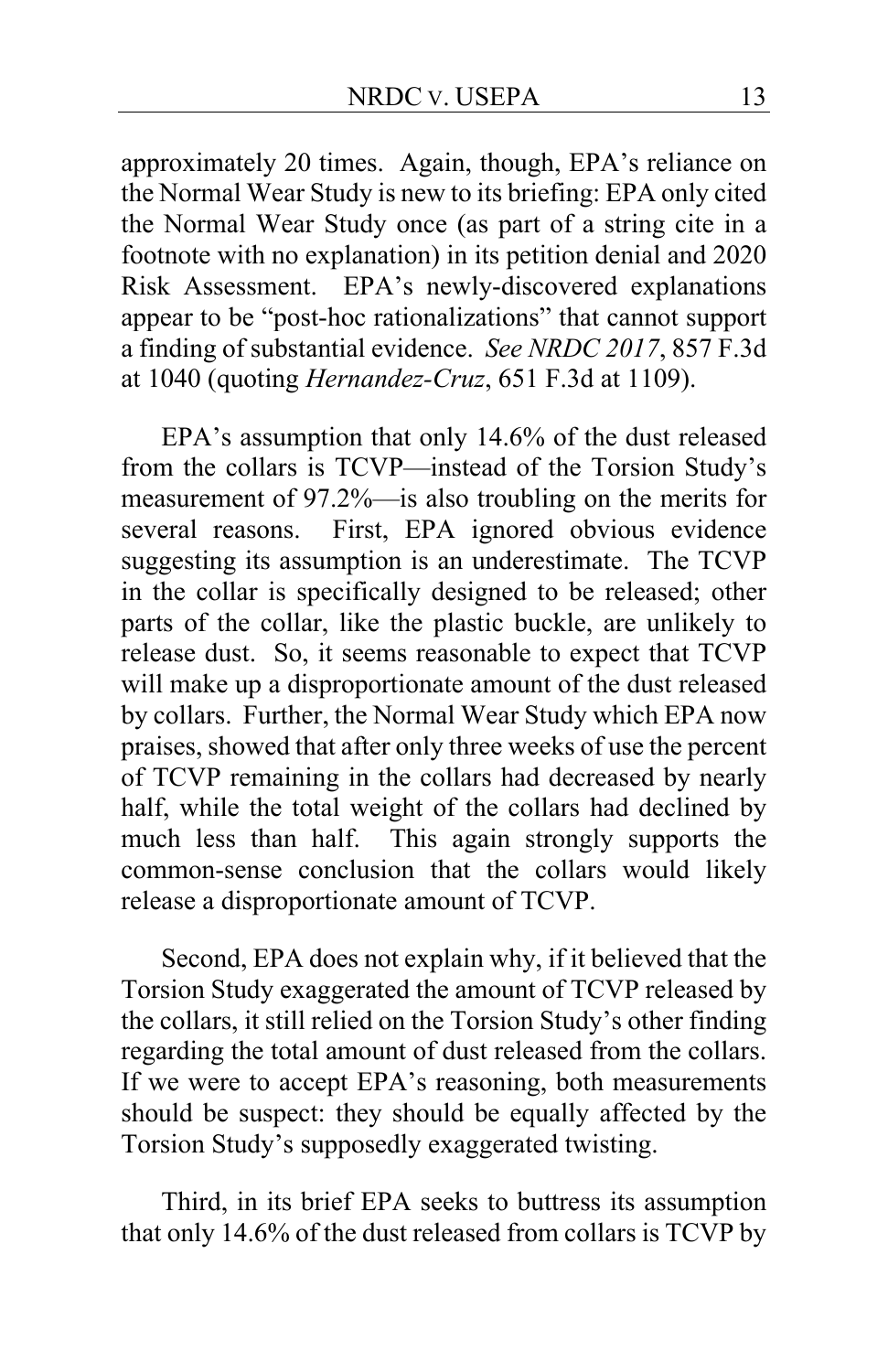pointing to the Normal Wear Study's finding that only 4% of the collars' total observed weight loss was measured as TCVP after three days. According to EPA, this result "validated" its assumption that the Torsion Study exaggerated the amount of TCVP in the dust. Once again, EPA's rationale is not contained in its petition denial and is at best an improper post-hoc rationalization. *See NRDC 2017*, 857 F.3d at 1040. Further, EPA's reasoning suffers from the obvious flaw that the Normal Wear Study only measured the composition of *fifteen percent* of the total observed weight loss; thus, EPA assumes that the remaining uncollected 85% of the observed weight loss would not change its analysis.

Another display of irrationality shown by EPA's use of the Torsion Study is its assumption that only 0.38% of the TCVP in the collars will be released as dust. However, the Torsion Study undermines this assumption because it found that an average of 1.1% of the TCVP on the collars—roughly three times as high as EPA's estimate—was released as dust *before* any twisting occurred.

## **ii. Assumption that owners will trim pet collars by 20%**

EPA also assumed that pet owners will always trim the collars by at least 20% when fitting the collar onto a pet's neck. This assumption reduces the expected amount of TCVP to which individuals would be exposed: all else equal, less collar means less TCVP.**[2](#page-13-0)** EPA's assumption that

<span id="page-13-0"></span>**<sup>2</sup>** In its brief, EPA argues that because longer collars are more likely to be used on larger pets, longer collars disperse collars' TCVP across a greater surface area of fur and actually reduce TCVP exposure in humans. However, even if larger pets disperse collars' TCVP across a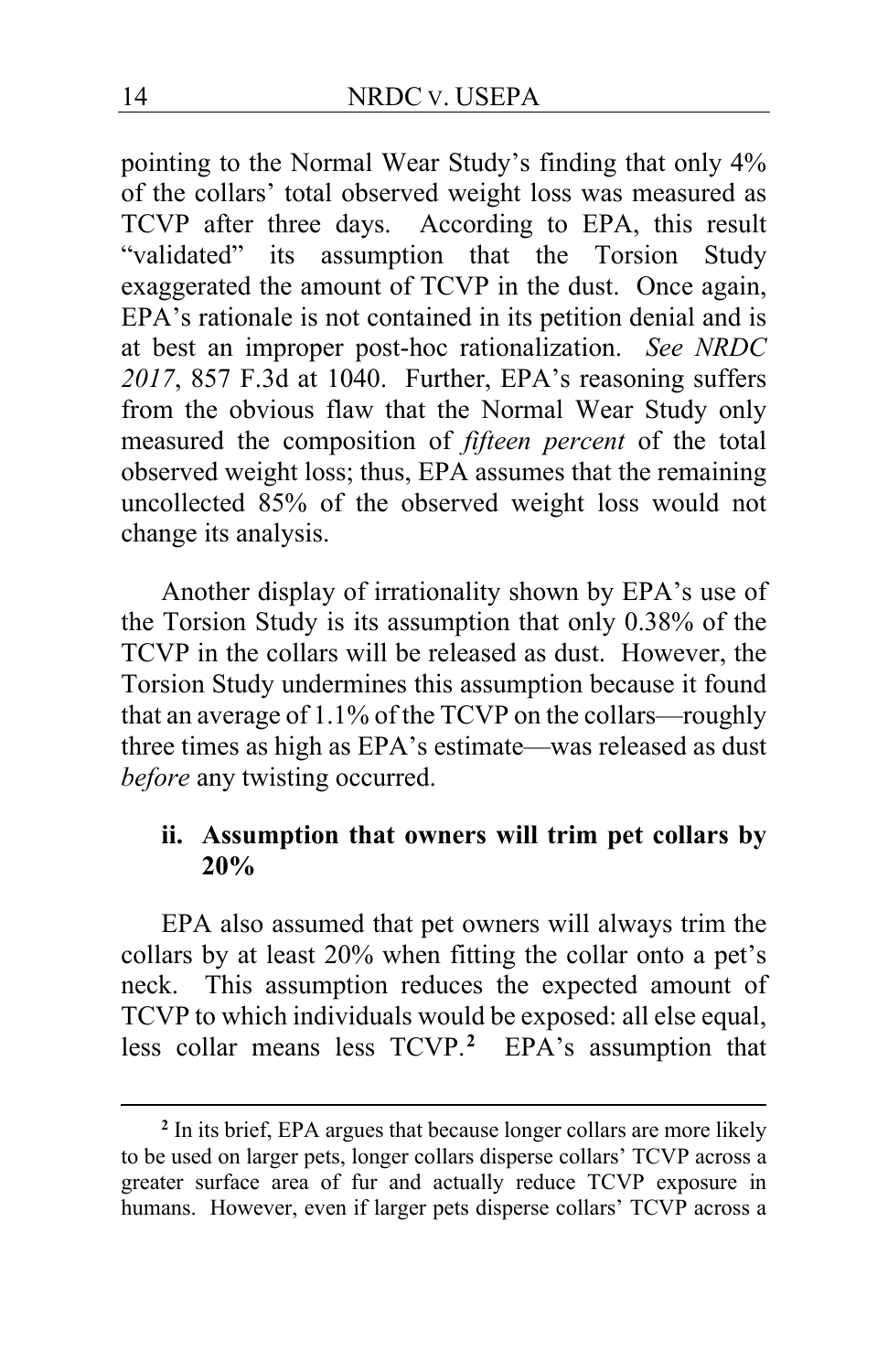owners will trim 20% of collars is drawn from a Hartz laboratory study of a different type of collar which does not contain TCVP. In this study (the "Efficacy Study"), researchers trimmed 20–43% of collars when fitting them to dogs' necks to test the collars' efficacy at protecting pets from ticks, fleas, and mosquitos. EPA assumed that this study was applicable to consumers using Hartz's pet collars. And, "to provide a conservative assumption of how much collar might be removed during use," used the lowest figure that the researchers trimmed from collars in the Efficacy Study (i.e. 20%).

EPA's assumption that pet owners will remove 20% of collars reversed its earlier assumption: when preparing its 2016 Risk Assessment, EPA noted that because it could not determine the amount of collars owners would trim, it assumed that owners would not trim any of the collar. EPA's assumption that owners would trim 20% of the collars also conflicts with its 2012 Standard Operating Procedures for Residential Pesticide Exposure Assessment, which states that "[b]ecause the trimmed length and corresponding active ingredient loss cannot be determined, the maximum application rate of the [pet] collar as labeled should be assumed for assessment of post-application risk."Far from providing a sound justification for departing from its previous assumption and standard operating procedure, though, EPA's denial of NRDC's petition blandly stated that "[a]ccounting for the percentage of the pet collar removed is believed to better represent typical usage of the product as it is fit to the treated animal." EPA provides no explanation for its reliance on the Efficacy Study, which did not use TCVP pet collars and did not mimic consumer behavior.

greater surface area of fur, an untrimmed collar would disperse more TCVP on a pet than a collar trimmed by 20% on that same pet.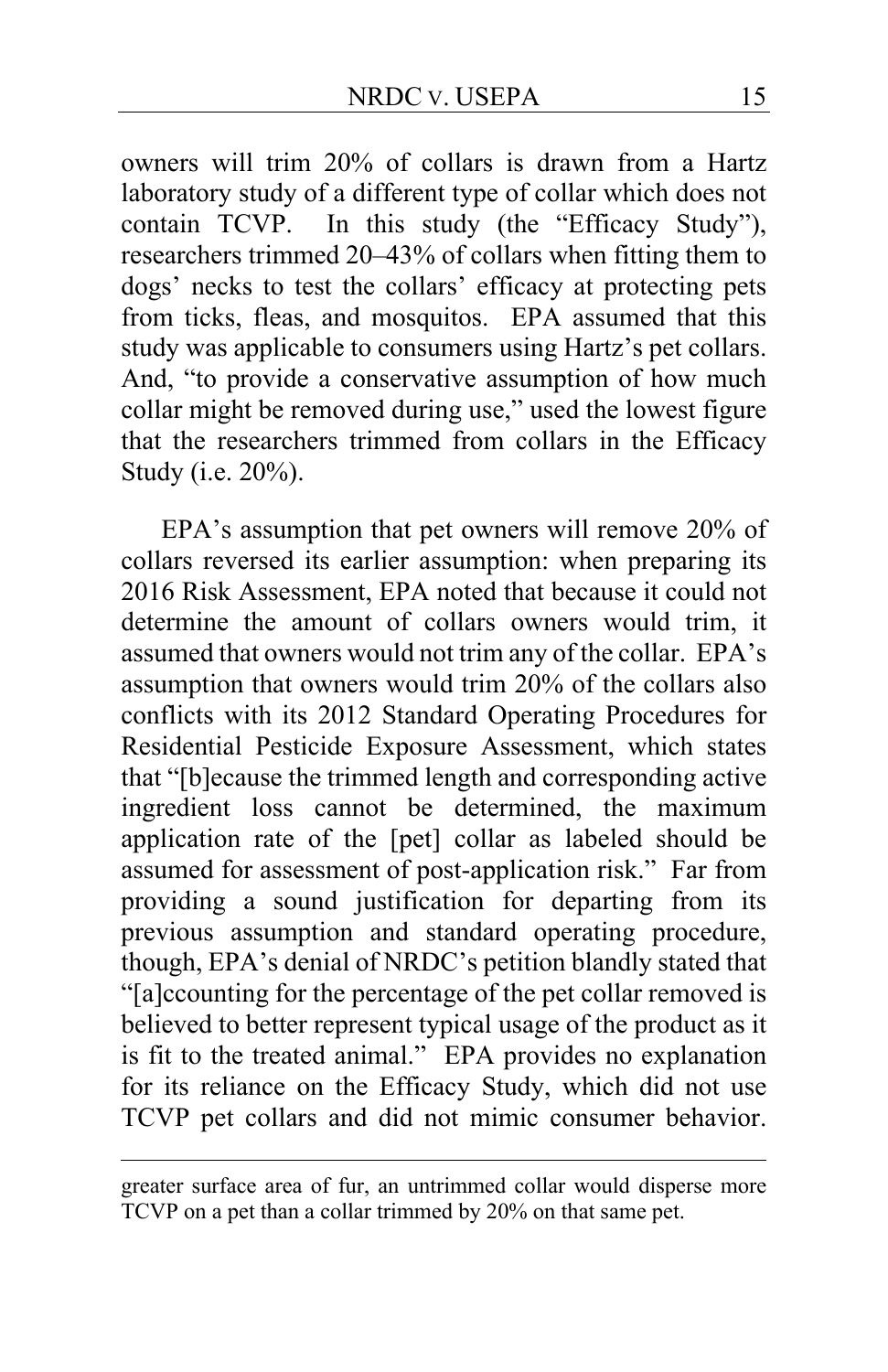Nor did EPA explain how the results of the Efficacy Study, which only examined medium-sized dogs, could inform how pet owners are likely to use TCVP pet collars for dogs of all sizes and cats. EPA's reliance on this assumption is further undermined by Hartz's own representations. Hartz advertises that at least one of its collars fits dogs with necks that measure up to 26 inches, but the longest collar it sells is only 27 inches. In other words, it would be impossible for the owner of a dog with a 26-inch neck to remove 20% of the collar. We do not defer to such a "highly inaccurate" calculation. *See Riley*, 74 F.3d at 967.

### **iii. Lack of substantial evidence**

EPA's denial of NRDC's petition suffers from numerous flaws. EPA does not explain its selective use of the Torsion Study, instead relying now on post-hoc rationalizations which we do not consider and which suffer from obvious flaws. *See Ctr. for Biological Diversity*, 998 F.3d at 1068 ("[A]n agency must provide its 'reasoned explanation' in a form that can adequately be examined on judicial review, not simply present arguments in its briefing how the decision might have been reached."). EPA's selective use of the Torsion Study reveals further inconsistences and Study reveals further inconsistences and weaknesses in its decision to deny NRDC's petition. Further, and very importantly, many justifications now urged by EPA are not given as a part of its basis for its regulatory decision. We cannot consider contentions raised in EPA's briefs that were not given previously as the basis for EPA's decision. Finally, EPA's decision to abandon its own guidance regarding how much pet owners will remove from a collar, without a discernable rationale, and instead rely on an assumption from a different study which is clearly inapplicable to at least some of Hartz's pet collars, is not a viable basis for EPA's decision. *See Riley*, 74 F.3d at 967.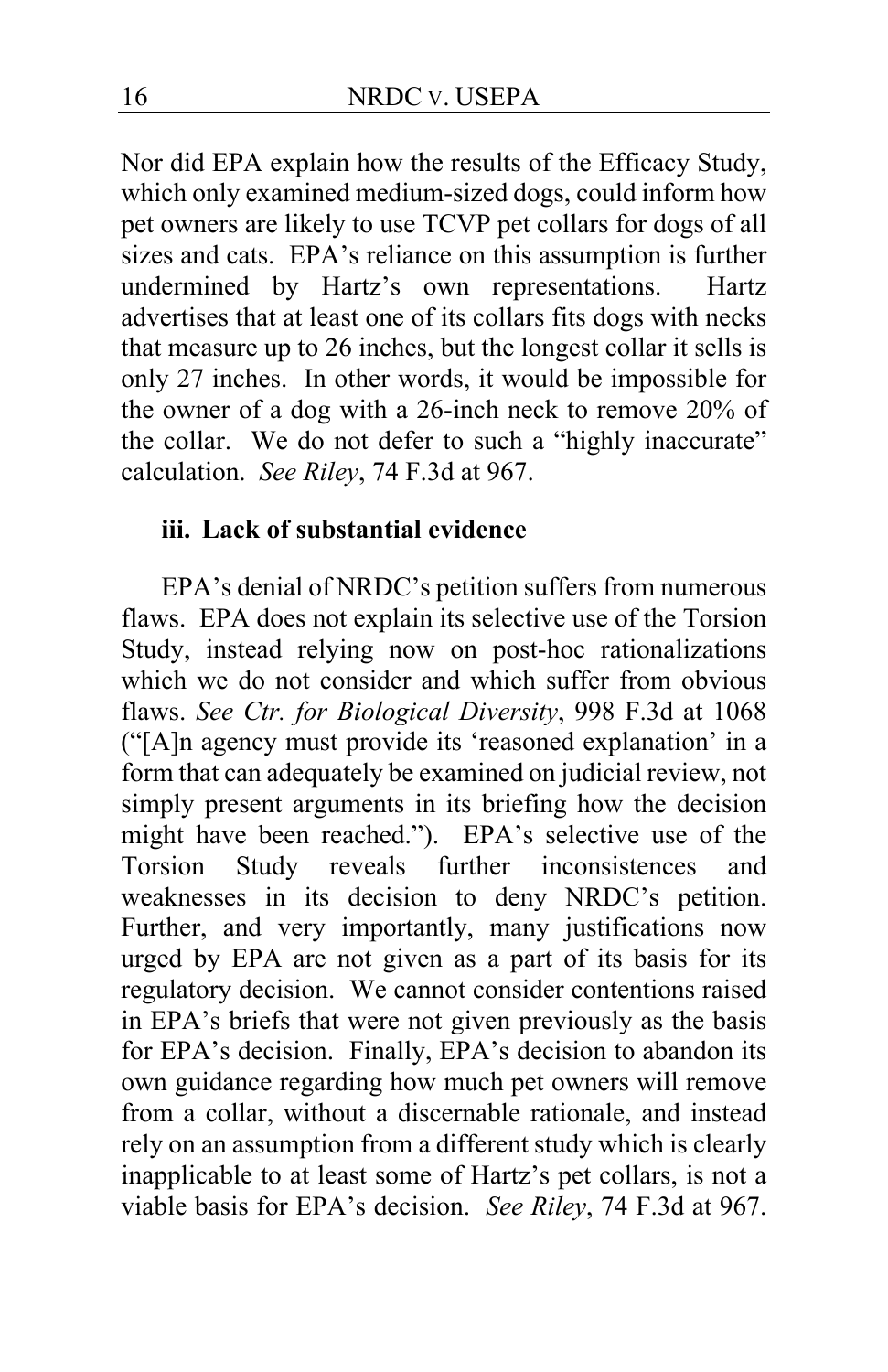In combination, it is apparent to us that EPA's denial of NRDC's petition is simply not supported by "substantial evidence when considered on the record as a whole." *See* 7 U.S.C. § 136n(b).**[3,](#page-16-0) [4](#page-16-1)**

#### **IV. CONCLUSION**

At times, NRDC's efforts to receive a reasoned response from EPA have seemed Sisyphean as the agency consistently delayed its decision. After NRDC had doggedly pursued this matter for more than a dozen years, when EPA finally did reach a decision under pressure of a mandamus order of our court, NRDC was justified in expecting a rational, supported, and reasoned response from EPA. EPA, though, did not provide a well-reasoned or reasonable decision. Instead, its stated reasons were cursory and often at odds with EPA's own prior assumptions and statements. Then, in response to this lawsuit by NRDC, EPA has provided many arguments in its briefing that were never given in the record as the basis for the administrative decision. Because EPA's denial of NRDC's petition is not supported by substantial evidence, we **VACATE** EPA's denial of NRDC's petition

<span id="page-16-0"></span>**<sup>3</sup>** Because we grant NRDC's requested relief without considering the Declaration of Miriam Rotkin-Ellman (which was attached to NRDC's Opening Brief), we do not consider whether this declaration was properly before us.

<span id="page-16-1"></span>**<sup>4</sup>** Hartz and EPA have demonstrated compelling reasons to maintain under seal only the Efficacy Study and the Petting Study; conversely, they have not met their burden to overcome the presumption in favor of open access to court records for the Torsion Study and the Normal Wear Study. *See Ctr. for Auto Safety v. Chrysler Grp., LLC*, 809 F.3d 1092, 1096 (9th Cir. 2016). We order the unsealing of the Torsion Study and the Normal Wear Study.